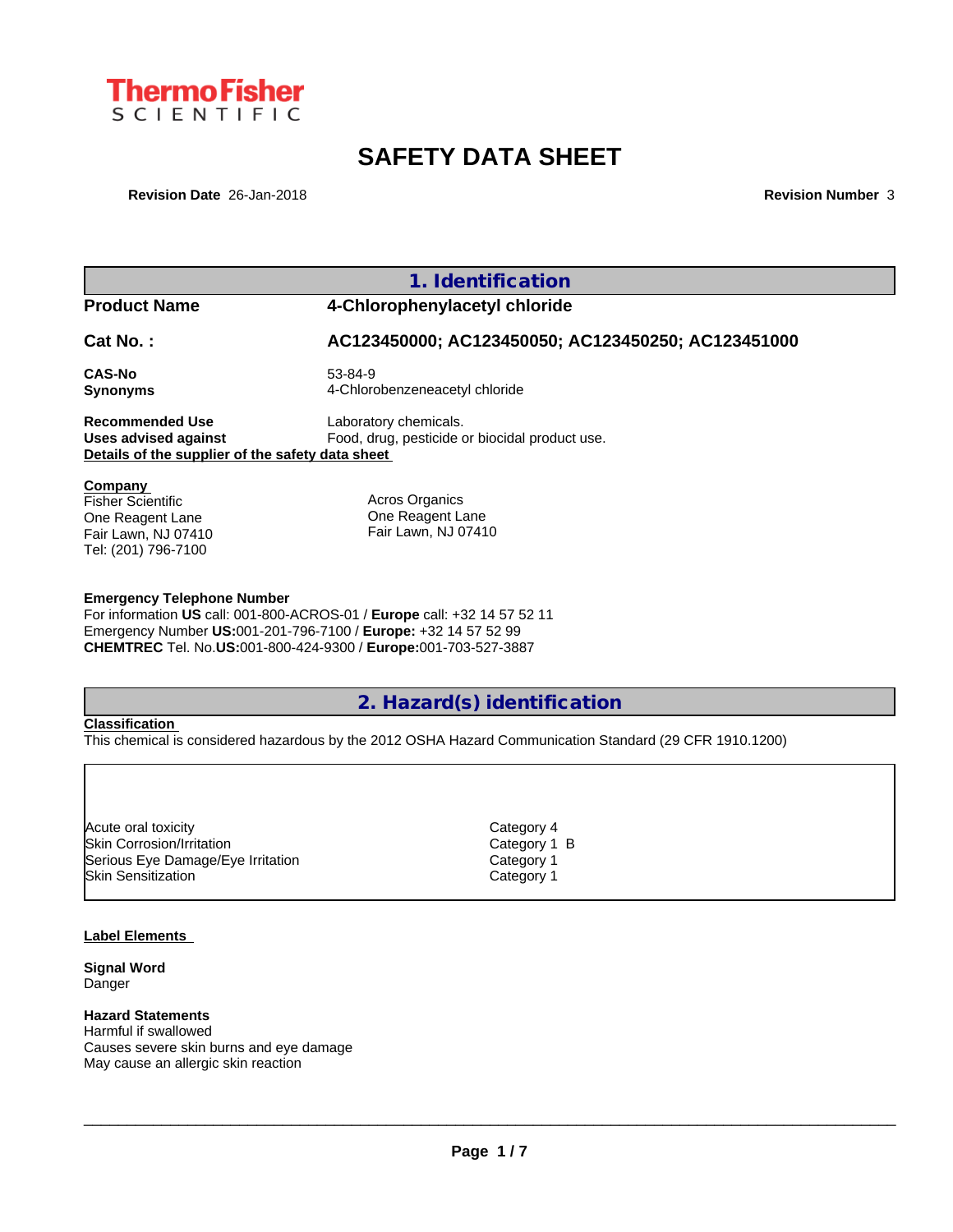

## **Precautionary Statements**

#### **Prevention**

Wash face, hands and any exposed skin thoroughly after handling

Do not eat, drink or smoke when using this product

Do not breathe dust/fume/gas/mist/vapors/spray

Wear protective gloves/protective clothing/eye protection/face protection

Contaminated work clothing should not be allowed out of the workplace

#### **Response**

Immediately call a POISON CENTER or doctor/physician **Inhalation** IF INHALED: Remove victim to fresh air and keep at rest in a position comfortable for breathing **Skin** IF ON SKIN (or hair): Take off immediately all contaminated clothing. Rinse skin with water/shower Wash contaminated clothing before reuse If skin irritation or rash occurs: Get medical advice/attention **Eyes** IF IN EYES: Rinse cautiously with water for several minutes. Remove contact lenses, if present and easy to do. Continue rinsing **Ingestion** Rinse mouth Do NOT induce vomiting **Storage** Store locked up **Disposal** Dispose of contents/container to an approved waste disposal plant

**Hazards not otherwise classified (HNOC)**

None identified

## **3. Composition/Information on Ingredients**

 $\_$  ,  $\_$  ,  $\_$  ,  $\_$  ,  $\_$  ,  $\_$  ,  $\_$  ,  $\_$  ,  $\_$  ,  $\_$  ,  $\_$  ,  $\_$  ,  $\_$  ,  $\_$  ,  $\_$  ,  $\_$  ,  $\_$  ,  $\_$  ,  $\_$  ,  $\_$  ,  $\_$  ,  $\_$  ,  $\_$  ,  $\_$  ,  $\_$  ,  $\_$  ,  $\_$  ,  $\_$  ,  $\_$  ,  $\_$  ,  $\_$  ,  $\_$  ,  $\_$  ,  $\_$  ,  $\_$  ,  $\_$  ,  $\_$  ,

| <b>Component</b>              |                                                                                                                                                                                                                                                                                                                                  | <b>CAS-No</b>                                                                                                                                                                 | Weight % |  |
|-------------------------------|----------------------------------------------------------------------------------------------------------------------------------------------------------------------------------------------------------------------------------------------------------------------------------------------------------------------------------|-------------------------------------------------------------------------------------------------------------------------------------------------------------------------------|----------|--|
| 4-Chlorophenylacetyl chloride |                                                                                                                                                                                                                                                                                                                                  | 25026-34-0                                                                                                                                                                    | >95      |  |
|                               |                                                                                                                                                                                                                                                                                                                                  | 4. First-aid measures                                                                                                                                                         |          |  |
| <b>General Advice</b>         | attendance.                                                                                                                                                                                                                                                                                                                      | Immediate medical attention is required. Show this safety data sheet to the doctor in                                                                                         |          |  |
| <b>Eye Contact</b>            |                                                                                                                                                                                                                                                                                                                                  | Immediate medical attention is required. Rinse immediately with plenty of water, also under<br>the eyelids, for at least 15 minutes. Keep eye wide open while rinsing.        |          |  |
| <b>Skin Contact</b>           | immediately.                                                                                                                                                                                                                                                                                                                     | Wash off immediately with plenty of water for at least 15 minutes. Remove and wash<br>contaminated clothing and gloves, including the inside, before re-use. Call a physician |          |  |
| <b>Inhalation</b>             | Remove from exposure, lie down. If breathing is difficult, give oxygen. Do not use<br>mouth-to-mouth method if victim ingested or inhaled the substance; give artificial respiration<br>with the aid of a pocket mask equipped with a one-way valve or other proper respiratory<br>medical device. Call a physician immediately. |                                                                                                                                                                               |          |  |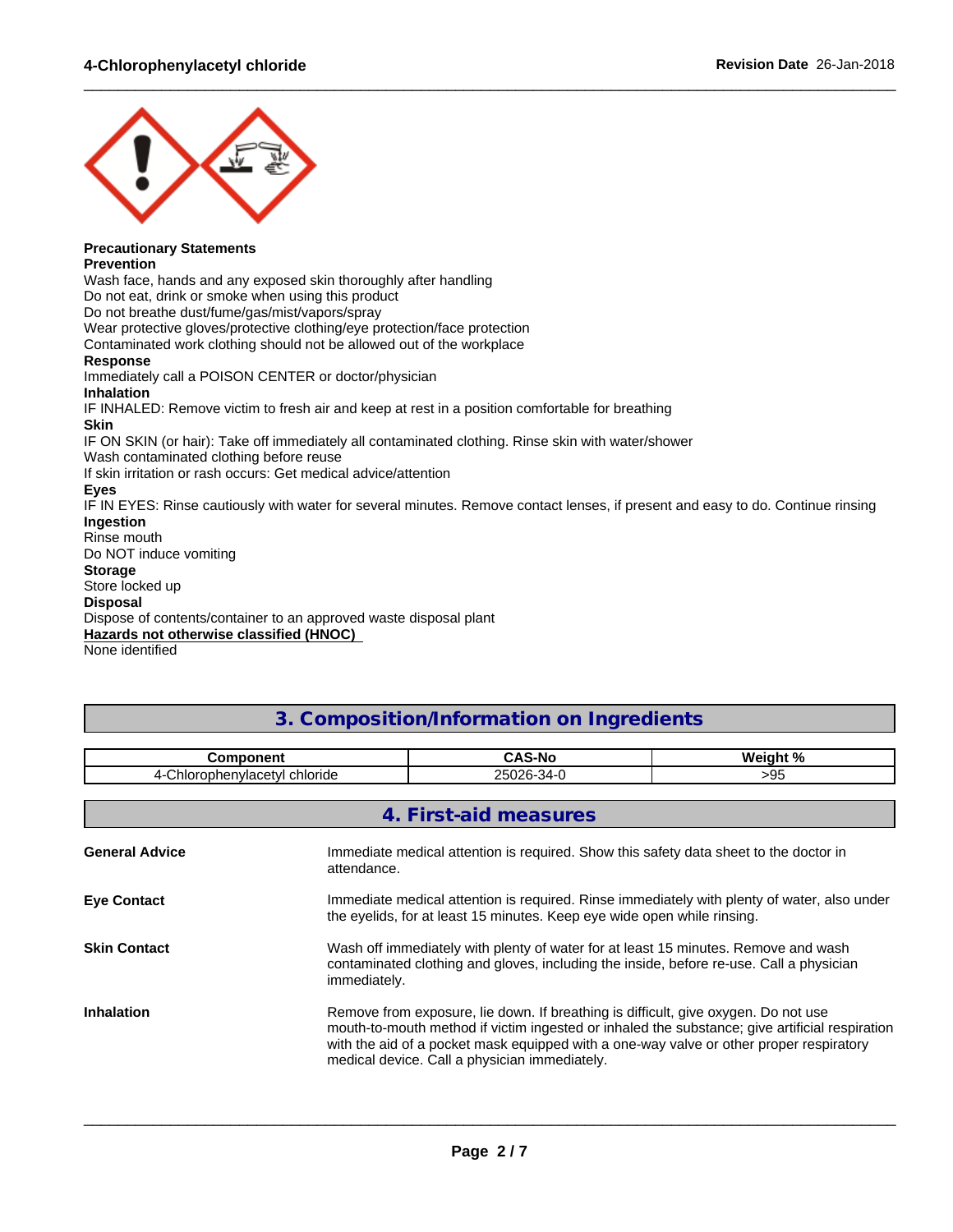| Ingestion                              | Do NOT induce vomiting. Call a physician immediately. Clean mouth with water. Never give<br>anything by mouth to an unconscious person.                                                                                                                                                                                                                                                                                                                                                                                                 |
|----------------------------------------|-----------------------------------------------------------------------------------------------------------------------------------------------------------------------------------------------------------------------------------------------------------------------------------------------------------------------------------------------------------------------------------------------------------------------------------------------------------------------------------------------------------------------------------------|
| Most important symptoms and<br>effects | Causes burns by all exposure routes. May cause allergic skin reaction. Product is a<br>corrosive material. Use of gastric lavage or emesis is contraindicated. Possible perforation<br>of stomach or esophagus should be investigated: Ingestion causes severe swelling, severe<br>damage to the delicate tissue and danger of perforation: Symptoms of allergic reaction may<br>include rash, itching, swelling, trouble breathing, tingling of the hands and feet, dizziness,<br>lightheadedness, chest pain, muscle pain or flushing |
| <b>Notes to Physician</b>              | Treat symptomatically                                                                                                                                                                                                                                                                                                                                                                                                                                                                                                                   |

 $\_$  ,  $\_$  ,  $\_$  ,  $\_$  ,  $\_$  ,  $\_$  ,  $\_$  ,  $\_$  ,  $\_$  ,  $\_$  ,  $\_$  ,  $\_$  ,  $\_$  ,  $\_$  ,  $\_$  ,  $\_$  ,  $\_$  ,  $\_$  ,  $\_$  ,  $\_$  ,  $\_$  ,  $\_$  ,  $\_$  ,  $\_$  ,  $\_$  ,  $\_$  ,  $\_$  ,  $\_$  ,  $\_$  ,  $\_$  ,  $\_$  ,  $\_$  ,  $\_$  ,  $\_$  ,  $\_$  ,  $\_$  ,  $\_$  ,

## **5. Fire-fighting measures**

| CO <sub>2</sub> , dry chemical, dry sand, alcohol-resistant foam. |
|-------------------------------------------------------------------|
| No information available                                          |
| > 110 °C / > 230 °F                                               |
| No information available                                          |
| No information available                                          |
| No data available                                                 |
| No data available                                                 |
| <b>Sensitivity to Mechanical Impact No information available</b>  |
| No information available                                          |
|                                                                   |

#### **Specific Hazards Arising from the Chemical**

Thermal decomposition can lead to release of irritating gases and vapors. The product causes burns of eyes, skin and mucous membranes.

#### **Hazardous Combustion Products**

Carbon monoxide (CO). Carbon dioxide (CO2). Hydrogen chloride gas.

## **Protective Equipment and Precautions for Firefighters**

As in any fire, wear self-contained breathing apparatus pressure-demand, MSHA/NIOSH (approved or equivalent) and full protective gear. Thermal decomposition can lead to release of irritating gases and vapors.

| <b>NFPA</b>                      |                                                                                                                                                                  |                    |                              |
|----------------------------------|------------------------------------------------------------------------------------------------------------------------------------------------------------------|--------------------|------------------------------|
| <b>Health</b>                    | <b>Flammability</b>                                                                                                                                              | <b>Instability</b> | <b>Physical hazards</b><br>W |
|                                  | 6. Accidental release measures                                                                                                                                   |                    |                              |
| <b>Personal Precautions</b>      | Use personal protective equipment as required. Evacuate personnel to safe areas. Keep<br>people away from and upwind of spill/leak. Ensure adequate ventilation. |                    |                              |
| <b>Environmental Precautions</b> | Should not be released into the environment. See Section 12 for additional Ecological<br>Information.                                                            |                    |                              |

**Methods for Containment and Clean Keep in suitable, closed containers for disposal. Soak up with inert absorbent material. Up**

| 7. Handling and storage                                                                                                                                                                                                                           |
|---------------------------------------------------------------------------------------------------------------------------------------------------------------------------------------------------------------------------------------------------|
| Do not breathe mist/vapors/spray. Do not get in eyes, on skin, or on clothing. Do not ingest.<br>If swallowed then seek immediate medical assistance. Use only under a chemical fume<br>hood. Wear personal protective equipment/face protection. |
| Corrosives area. Keep containers tightly closed in a dry, cool and well-ventilated place.<br>Keep away from water or moist air.                                                                                                                   |
|                                                                                                                                                                                                                                                   |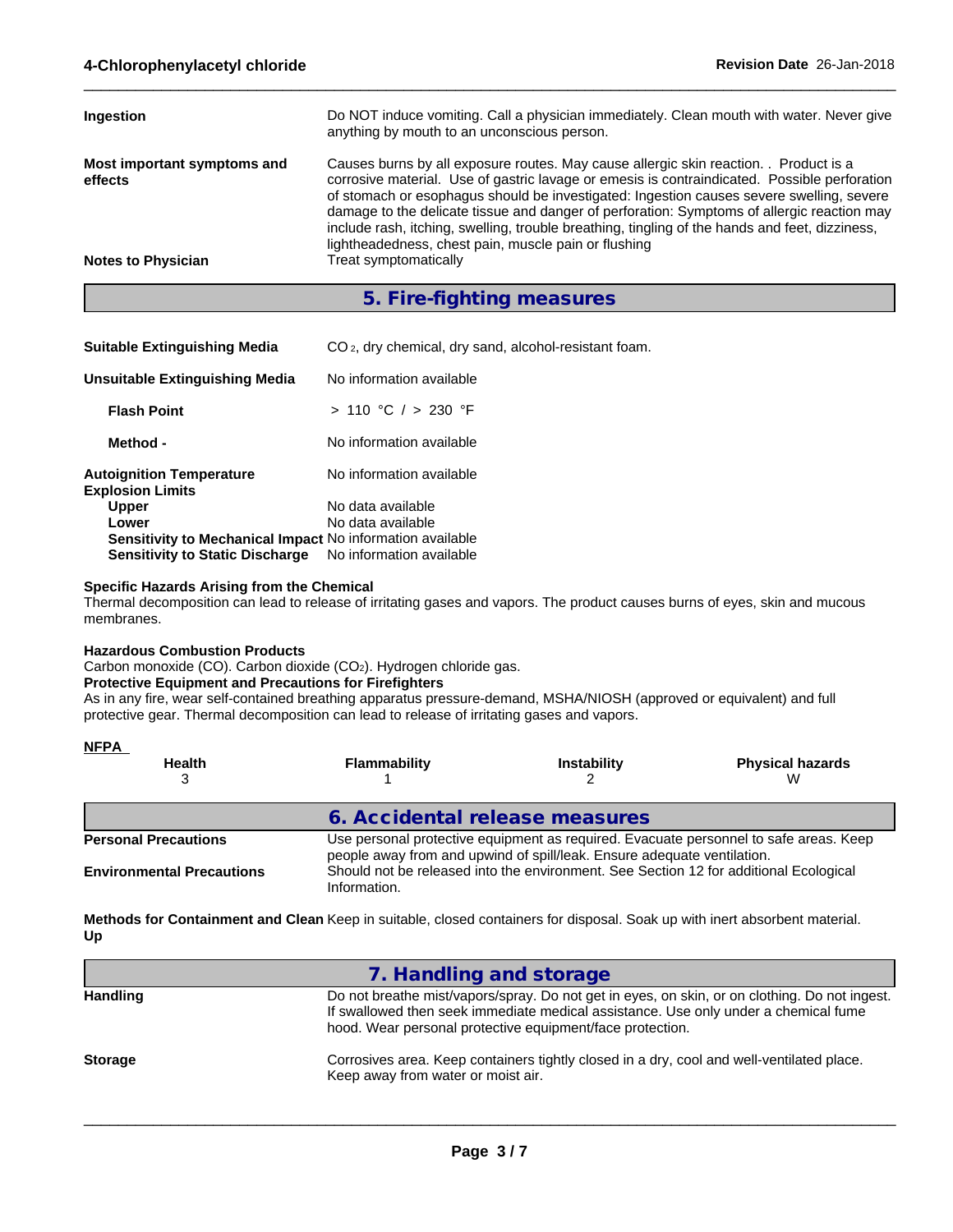|                                      | 8. Exposure controls / personal protection                                                                                                                                                                                                              |
|--------------------------------------|---------------------------------------------------------------------------------------------------------------------------------------------------------------------------------------------------------------------------------------------------------|
| <b>Exposure Guidelines</b>           | This product does not contain any hazardous materials with occupational exposure<br>limitsestablished by the region specific regulatory bodies.                                                                                                         |
| <b>Engineering Measures</b>          | Ensure adequate ventilation, especially in confined areas. Ensure that eyewash stations<br>and safety showers are close to the workstation location.                                                                                                    |
| <b>Personal Protective Equipment</b> |                                                                                                                                                                                                                                                         |
| <b>Eye/face Protection</b>           | Tight sealing safety goggles. Face protection shield.                                                                                                                                                                                                   |
| Skin and body protection             | Wear appropriate protective gloves and clothing to prevent skin exposure.                                                                                                                                                                               |
| <b>Respiratory Protection</b>        | Follow the OSHA respirator regulations found in 29 CFR 1910.134 or European Standard<br>EN 149. Use a NIOSH/MSHA or European Standard EN 149 approved respirator if<br>exposure limits are exceeded or if irritation or other symptoms are experienced. |
| <b>Hygiene Measures</b>              | Handle in accordance with good industrial hygiene and safety practice.                                                                                                                                                                                  |

 $\_$  ,  $\_$  ,  $\_$  ,  $\_$  ,  $\_$  ,  $\_$  ,  $\_$  ,  $\_$  ,  $\_$  ,  $\_$  ,  $\_$  ,  $\_$  ,  $\_$  ,  $\_$  ,  $\_$  ,  $\_$  ,  $\_$  ,  $\_$  ,  $\_$  ,  $\_$  ,  $\_$  ,  $\_$  ,  $\_$  ,  $\_$  ,  $\_$  ,  $\_$  ,  $\_$  ,  $\_$  ,  $\_$  ,  $\_$  ,  $\_$  ,  $\_$  ,  $\_$  ,  $\_$  ,  $\_$  ,  $\_$  ,  $\_$  ,

| 9. Physical and chemical properties           |                          |  |  |  |  |
|-----------------------------------------------|--------------------------|--|--|--|--|
| <b>Physical State</b>                         | Liquid                   |  |  |  |  |
| Appearance                                    | Dark yellow              |  |  |  |  |
| Odor                                          | No information available |  |  |  |  |
| <b>Odor Threshold</b>                         | No information available |  |  |  |  |
| pH                                            | No information available |  |  |  |  |
| <b>Melting Point/Range</b>                    | No data available        |  |  |  |  |
| <b>Boiling Point/Range</b>                    | 85 °C / 185 °F @ 1 mmHg  |  |  |  |  |
| <b>Flash Point</b>                            | $> 110$ °C $/ > 230$ °F  |  |  |  |  |
| <b>Evaporation Rate</b>                       | No information available |  |  |  |  |
| <b>Flammability (solid,gas)</b>               | Not applicable           |  |  |  |  |
| <b>Flammability or explosive limits</b>       |                          |  |  |  |  |
| <b>Upper</b>                                  | No data available        |  |  |  |  |
| Lower                                         | No data available        |  |  |  |  |
| <b>Vapor Pressure</b>                         | No information available |  |  |  |  |
| <b>Vapor Density</b>                          | 6.52                     |  |  |  |  |
| <b>Specific Gravity</b>                       | 1.292                    |  |  |  |  |
| <b>Solubility</b>                             | Reacts with water        |  |  |  |  |
| <b>Partition coefficient; n-octanol/water</b> | No data available        |  |  |  |  |
| <b>Autoignition Temperature</b>               | No information available |  |  |  |  |
| <b>Decomposition Temperature</b>              | No information available |  |  |  |  |
| <b>Viscosity</b>                              | No information available |  |  |  |  |
| <b>Molecular Formula</b>                      | C8 H6 Cl2 O              |  |  |  |  |
| <b>Molecular Weight</b>                       | 189.04                   |  |  |  |  |

# **10. Stability and reactivity**

| <b>Reactive Hazard</b>                                                                                          | Yes                                                     |  |  |
|-----------------------------------------------------------------------------------------------------------------|---------------------------------------------------------|--|--|
| <b>Stability</b>                                                                                                | No information available.                               |  |  |
| <b>Conditions to Avoid</b>                                                                                      | Incompatible products. Excess heat. Protect from water. |  |  |
| <b>Incompatible Materials</b><br>Bases, Water, Strong oxidizing agents                                          |                                                         |  |  |
| Hazardous Decomposition Products Carbon monoxide (CO), Carbon dioxide (CO <sub>2</sub> ), Hydrogen chloride gas |                                                         |  |  |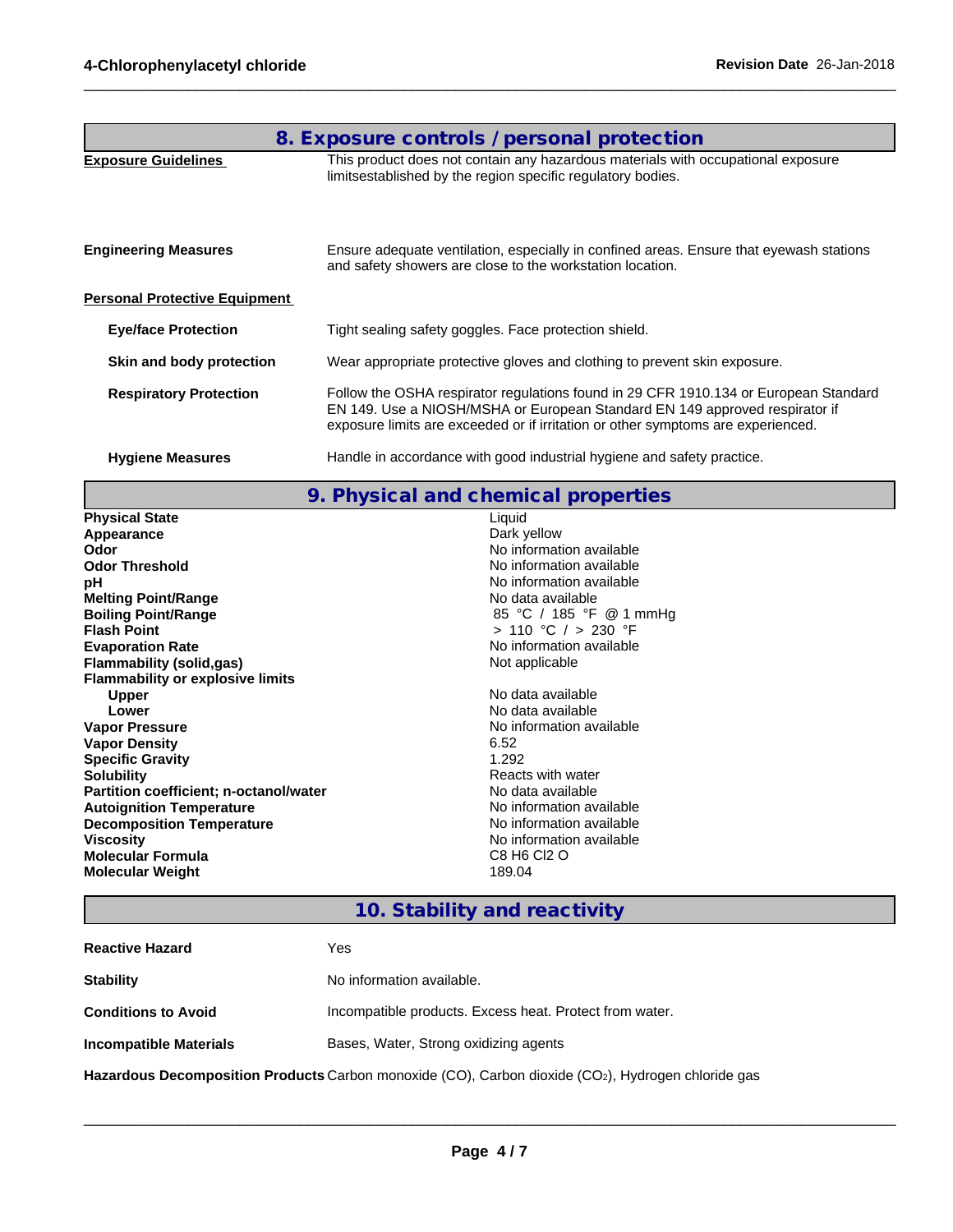| <b>Hazardous Polymerization</b>                                                                                     |                             | No information available.                                                                                                                                                                                                                                                                                                                                                                                                                                                                        |                            |                            |                                                                                          |                             |  |
|---------------------------------------------------------------------------------------------------------------------|-----------------------------|--------------------------------------------------------------------------------------------------------------------------------------------------------------------------------------------------------------------------------------------------------------------------------------------------------------------------------------------------------------------------------------------------------------------------------------------------------------------------------------------------|----------------------------|----------------------------|------------------------------------------------------------------------------------------|-----------------------------|--|
| <b>Hazardous Reactions</b>                                                                                          |                             | None under normal processing.                                                                                                                                                                                                                                                                                                                                                                                                                                                                    |                            |                            |                                                                                          |                             |  |
| 11. Toxicological information                                                                                       |                             |                                                                                                                                                                                                                                                                                                                                                                                                                                                                                                  |                            |                            |                                                                                          |                             |  |
| <b>Acute Toxicity</b>                                                                                               |                             |                                                                                                                                                                                                                                                                                                                                                                                                                                                                                                  |                            |                            |                                                                                          |                             |  |
| <b>Product Information</b><br><b>Component Information</b><br><b>Toxicologically Synergistic</b><br><b>Products</b> |                             | No information available<br>Delayed and immediate effects as well as chronic effects from short and long-term exposure                                                                                                                                                                                                                                                                                                                                                                           |                            |                            |                                                                                          |                             |  |
| <b>Irritation</b>                                                                                                   |                             | Causes burns by all exposure routes                                                                                                                                                                                                                                                                                                                                                                                                                                                              |                            |                            |                                                                                          |                             |  |
| <b>Sensitization</b>                                                                                                |                             | May cause sensitization by skin contact                                                                                                                                                                                                                                                                                                                                                                                                                                                          |                            |                            |                                                                                          |                             |  |
| Carcinogenicity                                                                                                     |                             |                                                                                                                                                                                                                                                                                                                                                                                                                                                                                                  |                            |                            | The table below indicates whether each agency has listed any ingredient as a carcinogen. |                             |  |
| <b>Component</b><br>4-Chlorophenylacetyl                                                                            | <b>CAS-No</b><br>25026-34-0 | <b>IARC</b><br>Not listed                                                                                                                                                                                                                                                                                                                                                                                                                                                                        | <b>NTP</b><br>Not listed   | <b>ACGIH</b><br>Not listed | <b>OSHA</b><br>Not listed                                                                | <b>Mexico</b><br>Not listed |  |
| chloride                                                                                                            |                             |                                                                                                                                                                                                                                                                                                                                                                                                                                                                                                  |                            |                            |                                                                                          |                             |  |
| <b>Mutagenic Effects</b>                                                                                            |                             |                                                                                                                                                                                                                                                                                                                                                                                                                                                                                                  | No information available   |                            |                                                                                          |                             |  |
| <b>Reproductive Effects</b>                                                                                         |                             | No information available.                                                                                                                                                                                                                                                                                                                                                                                                                                                                        |                            |                            |                                                                                          |                             |  |
| <b>Developmental Effects</b>                                                                                        |                             | No information available.                                                                                                                                                                                                                                                                                                                                                                                                                                                                        |                            |                            |                                                                                          |                             |  |
| <b>Teratogenicity</b>                                                                                               |                             | No information available.                                                                                                                                                                                                                                                                                                                                                                                                                                                                        |                            |                            |                                                                                          |                             |  |
| <b>STOT - single exposure</b><br><b>STOT - repeated exposure</b>                                                    |                             | None known<br>None known                                                                                                                                                                                                                                                                                                                                                                                                                                                                         |                            |                            |                                                                                          |                             |  |
| <b>Aspiration hazard</b>                                                                                            |                             | No information available                                                                                                                                                                                                                                                                                                                                                                                                                                                                         |                            |                            |                                                                                          |                             |  |
| delayed                                                                                                             |                             | Symptoms / effects, both acute and Product is a corrosive material. Use of gastric lavage or emesis is contraindicated.<br>Possible perforation of stomach or esophagus should be investigated: Ingestion causes<br>severe swelling, severe damage to the delicate tissue and danger of perforation: Symptoms<br>of allergic reaction may include rash, itching, swelling, trouble breathing, tingling of the<br>hands and feet, dizziness, lightheadedness, chest pain, muscle pain or flushing |                            |                            |                                                                                          |                             |  |
| <b>Endocrine Disruptor Information</b>                                                                              |                             | No information available                                                                                                                                                                                                                                                                                                                                                                                                                                                                         |                            |                            |                                                                                          |                             |  |
| <b>Other Adverse Effects</b>                                                                                        |                             | The toxicological properties have not been fully investigated.                                                                                                                                                                                                                                                                                                                                                                                                                                   |                            |                            |                                                                                          |                             |  |
|                                                                                                                     |                             |                                                                                                                                                                                                                                                                                                                                                                                                                                                                                                  | 12. Ecological information |                            |                                                                                          |                             |  |
| <b>Ecotoxicity</b><br>Do not empty into drains.                                                                     |                             |                                                                                                                                                                                                                                                                                                                                                                                                                                                                                                  |                            |                            |                                                                                          |                             |  |
| <b>Persistence and Degradability</b>                                                                                |                             | Persistence is unlikely based on information available.                                                                                                                                                                                                                                                                                                                                                                                                                                          |                            |                            |                                                                                          |                             |  |
| <b>Bioaccumulation/ Accumulation</b>                                                                                |                             | No information available.                                                                                                                                                                                                                                                                                                                                                                                                                                                                        |                            |                            |                                                                                          |                             |  |
| <b>Mobility</b>                                                                                                     |                             | Will likely be mobile in the environment due to its volatility.                                                                                                                                                                                                                                                                                                                                                                                                                                  |                            |                            |                                                                                          |                             |  |

 $\_$  ,  $\_$  ,  $\_$  ,  $\_$  ,  $\_$  ,  $\_$  ,  $\_$  ,  $\_$  ,  $\_$  ,  $\_$  ,  $\_$  ,  $\_$  ,  $\_$  ,  $\_$  ,  $\_$  ,  $\_$  ,  $\_$  ,  $\_$  ,  $\_$  ,  $\_$  ,  $\_$  ,  $\_$  ,  $\_$  ,  $\_$  ,  $\_$  ,  $\_$  ,  $\_$  ,  $\_$  ,  $\_$  ,  $\_$  ,  $\_$  ,  $\_$  ,  $\_$  ,  $\_$  ,  $\_$  ,  $\_$  ,  $\_$  ,

| $ -$<br>--             | lor<br>Pow<br>. . |
|------------------------|-------------------|
| -<br>ונזור<br>пає<br>. | $\sim$<br>---     |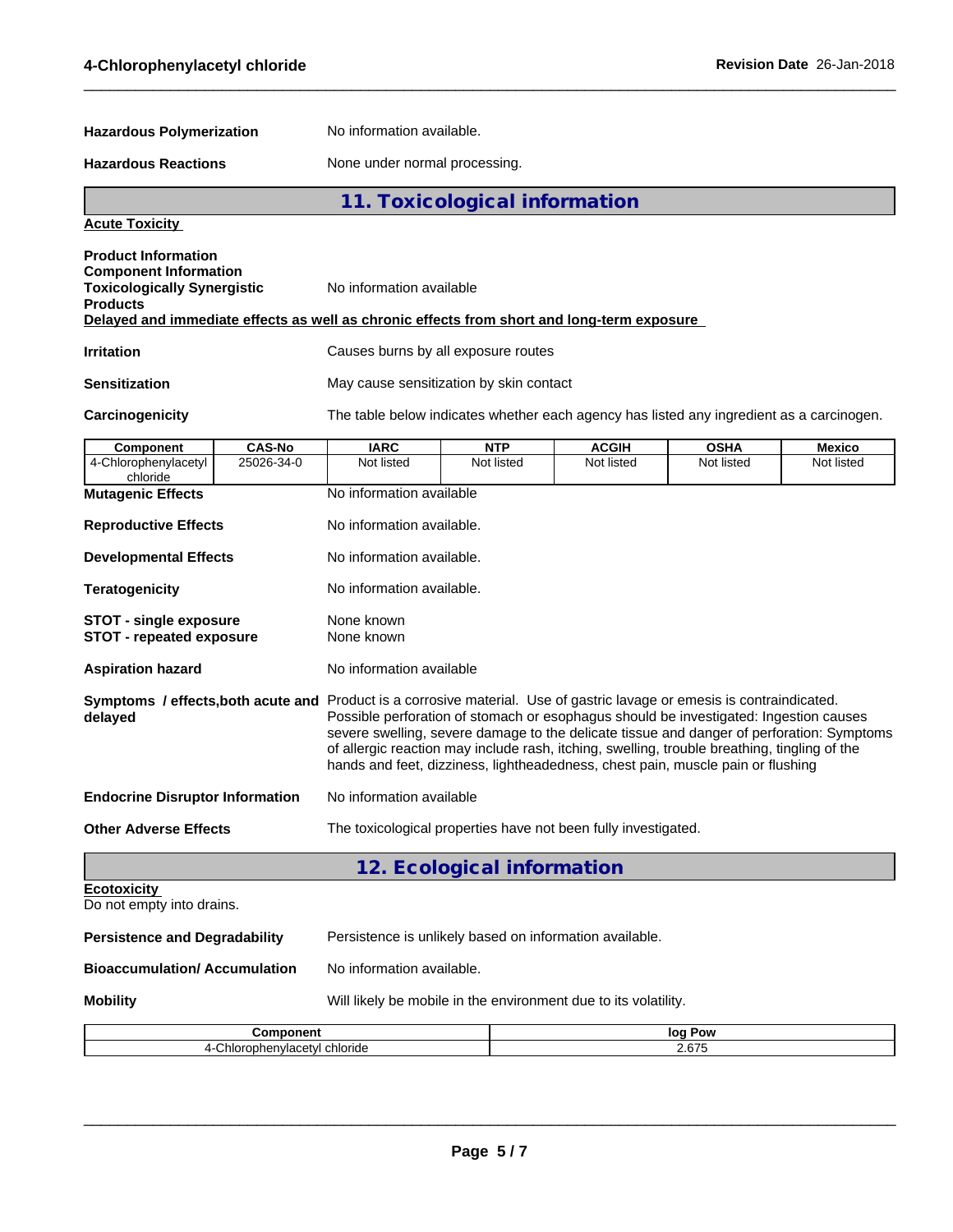## **13. Disposal considerations**

**Waste Disposal Methods** Chemical waste generators must determine whether a discarded chemical is classified as a hazardous waste. Chemical waste generators must also consult local, regional, and national hazardous waste regulations to ensure complete and accurate classification.

 $\_$  ,  $\_$  ,  $\_$  ,  $\_$  ,  $\_$  ,  $\_$  ,  $\_$  ,  $\_$  ,  $\_$  ,  $\_$  ,  $\_$  ,  $\_$  ,  $\_$  ,  $\_$  ,  $\_$  ,  $\_$  ,  $\_$  ,  $\_$  ,  $\_$  ,  $\_$  ,  $\_$  ,  $\_$  ,  $\_$  ,  $\_$  ,  $\_$  ,  $\_$  ,  $\_$  ,  $\_$  ,  $\_$  ,  $\_$  ,  $\_$  ,  $\_$  ,  $\_$  ,  $\_$  ,  $\_$  ,  $\_$  ,  $\_$  ,

## **14. Transport information**

| <b>DOT</b>                  |                                           |
|-----------------------------|-------------------------------------------|
| UN-No                       | <b>UN3265</b>                             |
| <b>Proper Shipping Name</b> | Corrosive liquid, acidic, organic, n.o.s. |
| <b>Technical Name</b>       | 4-Chlorophenylacetyl chloride             |
| <b>Hazard Class</b>         | 8                                         |
| <b>Packing Group</b>        | $\mathsf{II}$                             |
| <b>TDG</b>                  |                                           |
| UN-No                       | UN3265                                    |
| <b>Proper Shipping Name</b> | Corrosive liquid, acidic, organic, n.o.s. |
| <b>Hazard Class</b>         | 8                                         |
| <b>Packing Group</b>        | $\mathsf{II}$                             |
| <b>IATA</b>                 |                                           |
| UN-No                       | UN3265                                    |
| <b>Proper Shipping Name</b> | Corrosive liquid, acidic, organic, n.o.s. |
| <b>Hazard Class</b>         | 8                                         |
| <b>Packing Group</b>        | $\mathsf{II}$                             |
| <b>IMDG/IMO</b>             |                                           |
| UN-No                       | UN3265                                    |
| <b>Proper Shipping Name</b> | Corrosive liquid, acidic, organic, n.o.s. |
| <b>Hazard Class</b>         | 8                                         |
| <b>Packing Group</b>        | $\mathsf{II}$                             |
|                             | 15. Regulatory information                |

#### **United States of America Inventory**

| Component                                       | <b>CAS-No</b> | <b>TSCA</b> | TOO AL<br>Inventory notification -<br>56.P<br><b>Active/Inactive</b> | <b>TSCA</b><br><b>EPA Regulatory</b><br><b>Flags</b> |
|-------------------------------------------------|---------------|-------------|----------------------------------------------------------------------|------------------------------------------------------|
| $\bigcap_{i=1}$<br>-Chlorophenylacetyl chloride | 25026-34-0    |             |                                                                      |                                                      |

### **Legend:**

**TSCA** - Toxic Substances Control Act, (40 CFR Part 710)

X - Listed

'-' - Not Listed

**TSCA 12(b)** - Notices of Export Not applicable

#### **International Inventories**

Canada (DSL/NDSL), Europe (EINECS/ELINCS/NLP), Philippines (PICCS), Japan (ENCS), Australia (AICS), China (IECSC), Korea (ECL).

| Component                      | ີ AS-No                      | <b>DSL</b> | <b>NDSL</b> | <b>EINECS</b>                            | <b>PICCS</b> | <b>ENCS</b> | <b>AICS</b> | IFABA<br>טסט: | <b>KECL</b> |
|--------------------------------|------------------------------|------------|-------------|------------------------------------------|--------------|-------------|-------------|---------------|-------------|
| chloride<br>Chlorophenvlacet∨l | OFOOR 24 C<br>∠5026<br>-34-U |            |             | $- -$<br>$\sim$ $\sim$<br>ノハト<br>∼.<br>∼ |              |             |             |               |             |

## **U.S. Federal Regulations**

| <b>SARA 313</b>                       | Not applicable                     |
|---------------------------------------|------------------------------------|
| <b>SARA 311/312 Hazard Categories</b> | See section 2 for more information |
| <b>CWA (Clean Water Act)</b>          | Not applicable                     |
| <b>Clean Air Act</b>                  | Not applicable                     |